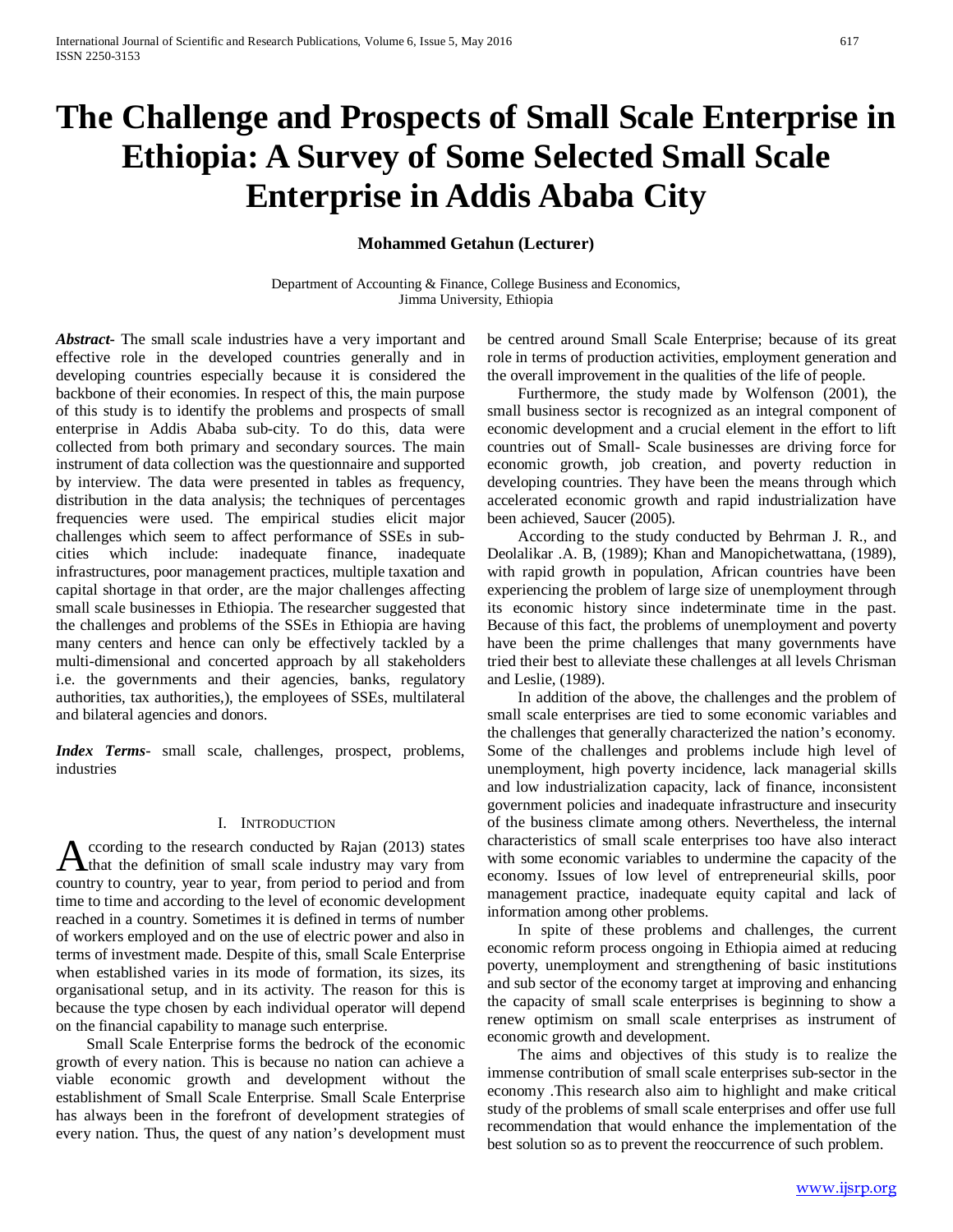## 1.1 OBJECTIVES OF THE STUDY

 This research comes in with the intention of identifying the challenges and prospects, militating against the success of small scale businesses in Ethiopia. This will cover the way for recommendations for addressing and, if possible, eliminating them so that small scale businesses could occupy their pride of place. To achieve this, the project would be attempt to the following specific objectives.

- 1. To identify the major challenges that faces the small scale enterprise while operating their business.
- 2. To analyze role of Small scale enterprise for the national economy and poverty alleviation in Ethiopia
- 3. To establish how government policies affect the growth of small scale enterprises in Addis Ababa city
- 4. To suggest policy intervention that helps to mitigate the challenges of small scale enterprise.

## 1.2. RESEARCH QUESTIONS

 The main interest of this research is to answer revolve around finding solutions to the problems militating against the SSEs in Addis Ababa so that they can improve and stabilize their performance and hence fulfill their expected roles in economic development of Ethiopia. It sought to solve the following questions;

- 1. What are the constraints that face small scale enterprise while operating their business?
- 2. What is the role of small scale enterprises contributed in the national economy and poverty reduction?
- 3. What is the effect of government policies on the growth of small scale enterprises in Addis Ababa sub-city?
- 4. What measures should be taken by concerned government actors and bodies to facilitate and/or control small scale enterprise.

## 1.3 JUSTIFICATIONS OF THE STUDY

 The study is designed to expose the challenges of small scale industries to the problems they would encounter in the course of the business and also highlight the remedies and thereby keep them in a better position to run the business in the in the most optimal manner. Enterprise is one of the features of economic development and growth. The role of small-scale enterprises in Ethiopia cannot be overlooked, in the sense that small-scale enterprise has played a vital role in the development of our economy.The study will also serve as a stepping-stone and make the modest contribution for those who are interested to conduct research on small scale enterprise. In addition to these research work, when successfully completed, will be uniquely relevant in a number of ways. Hence, the challenges so identified will help in improve, overhauling and energizing small scale businesses to restore them to their pride of place in reducing crippling poverty, embarrassing high unemployment rate, and economic stagnation.

## II. LITERATURE REVIEW

# 2.1. OVERVIEW OF SMALL-SCALE ENTERPRISES (SSES)

 Defining small-scale industry is a difficult task because the definition of small-scale industry varies from country to country and from one time to another in the same country depending upon the pattern and stage of development, government policy and administrative set up of the particular country.

 There is no single criterion for classifying business enterprises as small or medium scale globally. Each country tends to derive its own definition based on the role of small-scale industries are expected to play in the economy and the program of assistance designed to achieve that goal. Varying definitions among countries may arise from differences in industrial organization at different levels of economic development in parts of the same country (Anamekwe, 2001).

## 2.2. IMPORTANCE OF SMALL SCALE

 In a developing country like Ethiopia, the role and importance of small-scale industries is very significant towards poverty eradication, employment generation, rural development and creating regional balance in promotion and growth of various development activities.

 This clearly shows the importance of small-scale industries in the economic development of the country. The small-scale industries have been playing an important role in the growth process of economy. In spite of, stiff competition from the large sector and not very encouraging support from the government.

# 2.2.1. EMPLOYMENT GENERATION

 The basic problem that is confronting the Ethiopian economy is increasing pressure of population on the land and the need to create massive employment opportunities. This problem is solved to larger extent by small-scale industries because smallscale industries are labour intensive in character. They generate huge number of employment opportunities. Employment generation by this sector has shown a phenomenal growth. It is a powerful tool of job creation.

## 2.2.2. MOBILISATION OF RESOURCES AND ENTREPRENEURIAL SKILL

 Small-scale industries can mobilize a good amount of savings and entrepreneurial skill from rural and semi-urban areas remain untouched from the clutches of large industries and put them into productive use by investing in small-scale units. Small entrepreneurs also improve social welfare of a country by harnessing dormant, previously overlooked talent.

## 2.2.3. EQUITABLE DISTRIBUTION OF INCOME

 Small entrepreneurs stimulate a redistribution of wealth, income and political power within societies in ways that are economically positive and without being politically disruptive. Thus small-scale industries ensures equitable distribution of income and wealth in the Ethiopia society which is largely characterised by more concentration of income and wealth in the organised section keeping unorganised sector undeveloped.

## 2.2.4. BETTER UTILIZATION OF LOCAL RESOURCE

 The use of indigenous resource which involves very low capital to set out the small scale industry allows for conversion of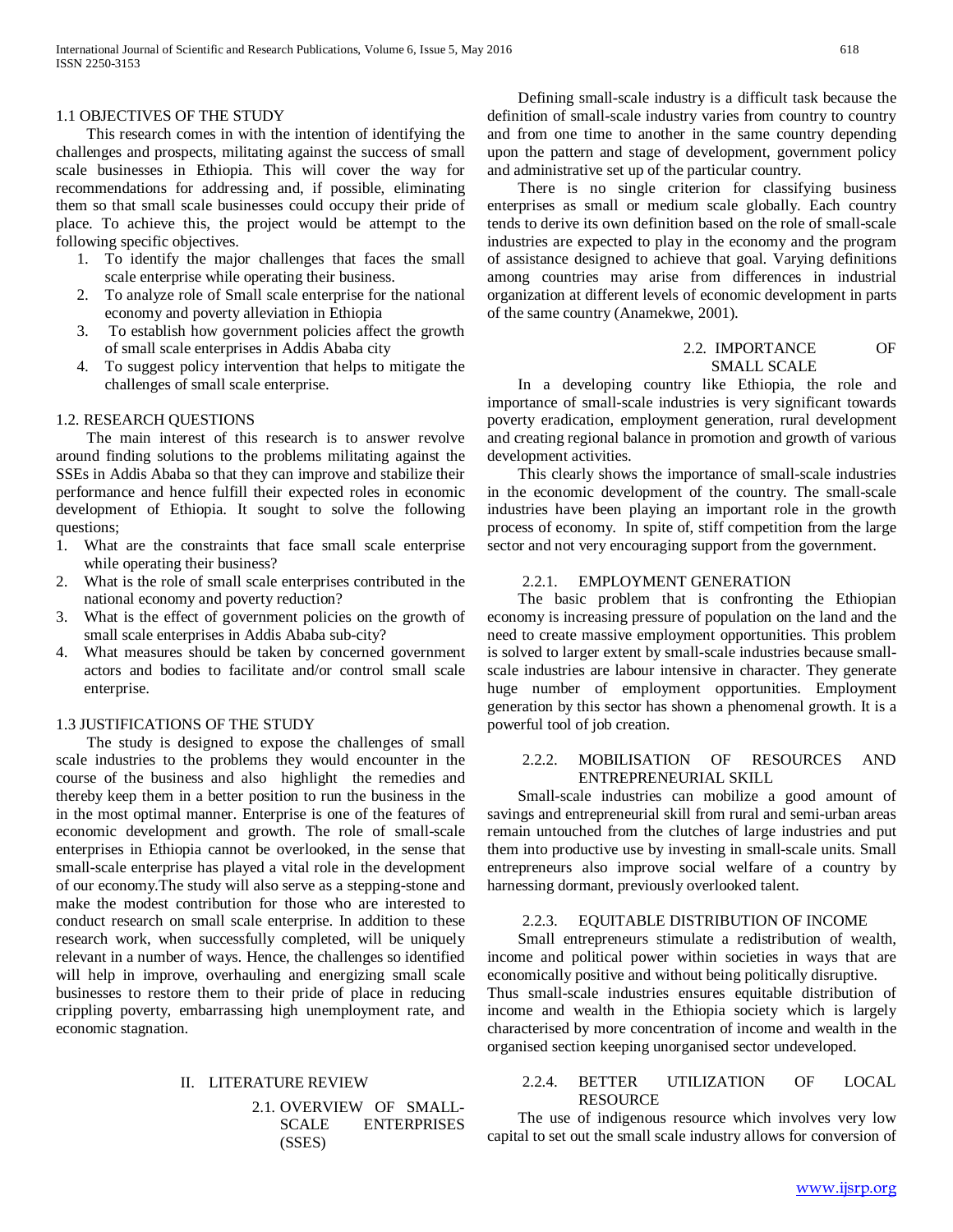minimal resources into productive ventures. Also, small scale industries are known for their creativity in the utilization of local raw materials that do not necessitate advanced technology to process.

## 2.2.5. SUPPORTS THE GROWTH OF LARGE INDUSTRIES

 The small-scale industries play an important role in assisting bigger industries and projects so that the planned activity of development work is timely attended. They support the growth of large industries by providing, components, accessories and semifinished goods required by them. In fact, small industries can breathe vitality into the life of large industries.

## 2.3. PROBLEMS AND CHALLENGES OF SMALL AND MEDIUM **ENTERPRISES**

## 2.3.1. SHORTAGE OF RAW MATERIAL

 Procurement of raw materials of required quality, and quantity competitive price is the most serious faced by this sector. Though the institutional arrangements regard to the allocation mechanism often work against the interest of these. This is more pronounced in the case of scare raw materials that have to be imported. Besides, frequent interruptions in the availability of essential raw materials prevent fuller and economic utilization of productive capacity of small units (Simon Bridge, Ken O'Neil and Stan Cromie, 2003).

## 2.3.2. INADEQUATE FINANCE

 Most of the micro and small enterprises depend on external finance or non-institution. Financial assistance by the various agencies, like financial corporations and commercial bank, often falls much short of their requirements. In order to supplement the institutional finance micro and small enterprises have to approach the unorganized money market at terrible heavy rates of interest or on suppliers credit on exceedingly unfavorable terms Private finance, ultimately spoil the unit and cause for sickness in the small business (Balu, 2000).

## 2.3.3. LACK OF MANAGERIAL SKILLS

 Small business are owned by one person or small group of people and managed by their owners, who with all management usually with the other little help. In our country most of micro and small enterprises launched without a feasibility report. Moreover, wherever such reports were prepared, the purpose was to use them as advice to obtain institutional finance than to serve as a plan to make the unit a success.

## 2.3.4. PROBLEM OF SKILLED MANPOWER

 The success of a small enterprise revolves around the entrepreneur and its employees, provided the employees are skilled and efficient. Because of inefficient human factor and unskilled manpower create innumerable problems for the survival of small industries. Non-availability of adequate skilled manpower in the rural sector poses problem to small-scale industries.

#### 2.3.5. INADEQUATE CREDIT ASSISTANCE

 Adequate and timely supply of credit facilities is an important problem faced by small-scale industries. This is partly due to scarcity of capital and partly due to weak creditworthiness of the small units in the country.

## 2.3.6. LACK OF MACHINERY AND EQUIPMENT

 Small-scale units are striving hard to employ modern machineries and equipment in their process of production in order to compete with large industries. Most of the small units employ out-dated and traditional technology and equipment. Lack of appropriate technology and equipment create a major stumbling block for the growth of small-scale industries.

## 2.3.7. ABSENCE OF ADEQUATE INFRASTRUCTURE

 Ethiopian economy is characterized by inadequate infrastructure which is a major problem for small units to grow. Most of the small units and industrial estates found in towns and cities are having one or more problems like lack of power supply, water and drainage problem, poor roads, raw materials and marketing problem. Thus absences of adequate infrastructure adversely affect the quality, quantity and production schedule of the enterprises which ultimately results in under-utilization of capacity.

## 2.4. EMPIRICAL REVIEW

 According to Stephen and Wasiu (2013) the transformation of traditional industries is one of the contributions of small scale industries to the growth and development of the country. In short the modern sector has evolved through structural transformation and modernization of the traditional type-cottage or artisan industry. Small scale industry can be a means of achieving a smooth transition from tradition to modern industrial sector.

 Study made by Fabayo (1989) observed that one major claim for focus on SMEs is that they are large employers of labor and this makes them vital in coping with the problems of unemployment and poverty. According to him, strong evidences based on country and regional experiences exist to show that small firms are major source of employment opportunities for a wide cross-section of the workforce: the young, old part-time workers and the cyclically unemployed.

 According to the studies conducted by Ibrahim (1986), provide evidence that management skills are critical factors in both the failure and success of businesses (Lichtenstein & Brush, 2001). They illustrate that accounting, cash flow, and marketing need management skills and lack of them is a major cause of failure. Weaknesses in these areas are found to impact on all other areas of the business. A lack of management skills and expertise is a major constraint hindering the progress of the SME sector in Kenya.

 A study conducted by Bhavani T.A. (2010) highlights the issue of quality employment generation by the SSIs and negates the short term attitude of increasing the volume of employment generation compromising with quality. The author argues that employment generation by the SSIs may be high in quantitative term but very low in quality. Technological up-gradation would enable the small firms to create quality employment improving remuneration, duration and skill. This structural shift may reduce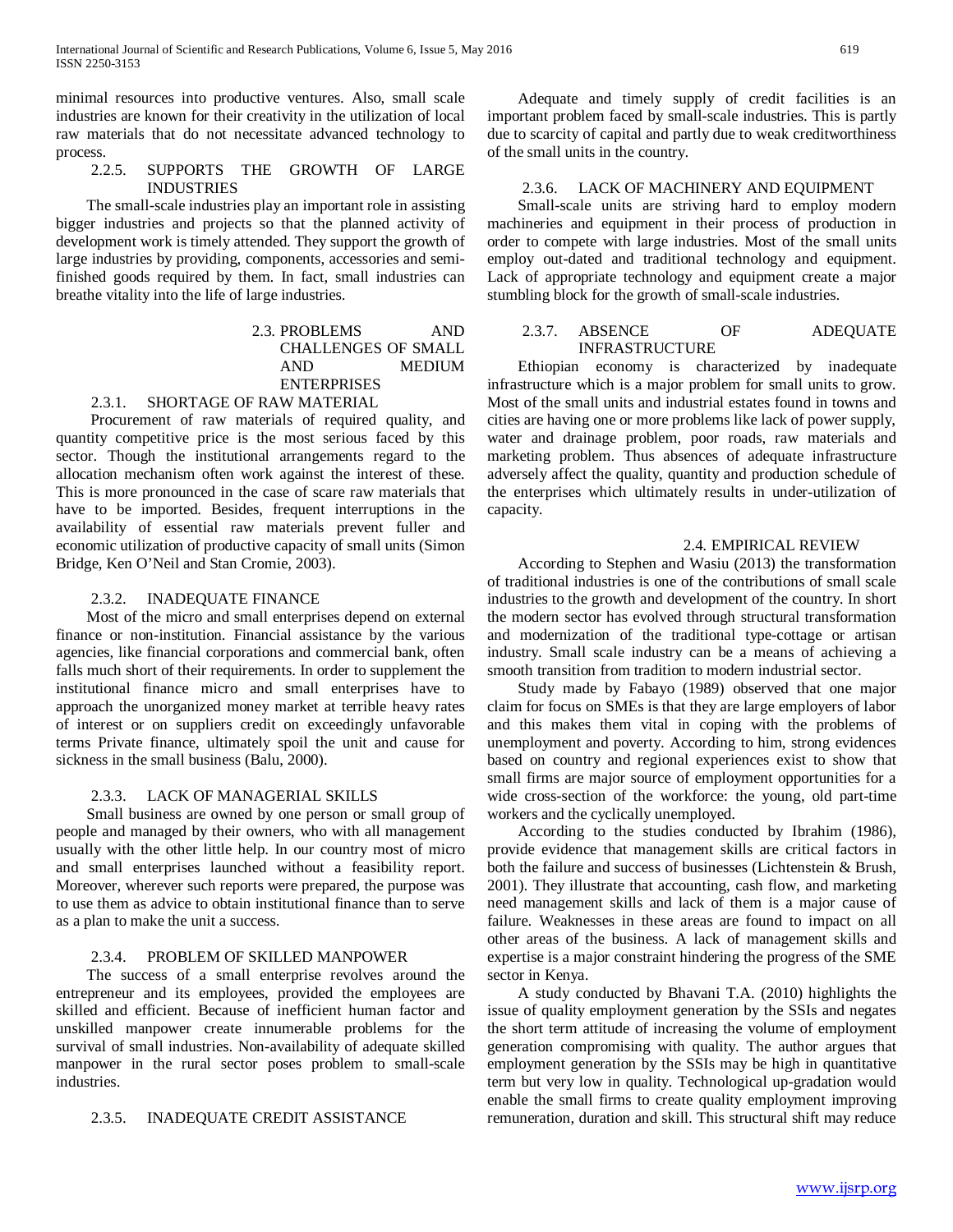the rate of employment generation in the short run but would ensure high-income employment generation in the long run.

The study made by Subrahmanya Bala (2011) has probed the impact of globalization on the exports potentials of the small enterprises. The study shows that share of SSI export in total export has increased in protection period but remain more or less stagnated during the liberalization period. However, the correlation co-efficient in liberalization period is higher than that of protection period suggesting that the relationship between the total export and SSI export has become stronger in liberalization period. This may be due to the drastic change in composition of SSI export items from traditional to non-traditional and growth in its contribution to total export through trading houses, export houses and subcontracting relation with large enterprises. Thus, the current policy of increasing competitiveness through infusion of improved technology, finance, and marketing techniques should be emphasized.

 As study done by Akampumuza (2007) noted that one of the most difficult problems facing the Nigerian SMEs is lack of good advice, lack of education, high illiteracy levels, high incidence of poverty, disease, inadequate information, poor decision making, shortage of skill, lack of efficiency, lack of lending policies, poor record keeping as well as the amount to be borrowed. This explains why it is dangerous for the small scale enterprises to borrow from the formal credit market.

 According to Thibault et al. (2002) suggest that factors influencing business performance could be attributed to personal factors such as demographic variable and business factors such as amount of financing, use of technology, age of business, operating location, business structure and number of full-time employees as important factors in examining the performance as small scale business operators.

 As per study by Owualah, (1999) remarked that an entrepreneur in a small scale business in a bid to achieve the organizational objective is therefore confronted with bundles of problems such as, inadequate capital and lack of access to financial services, due to terms and conditions of financial institutions (lack of collateral). Poor financial management, owner's personal habits, lack of training, inadequate infrastructures, marketing problems, employment and over reliance on relations among others. On the other hand study conducted by As Njoku (2002) identifies, inconsistencies in government policies is a major problem affecting small and medium scale enterprises.

# III. RESEARCH DESIGN AND METHODOLOGIES

 This study also employs both quantitative and qualitative research methodology. In order to come up with comprehensive information, both first hand data are consulting. Since Small Scale Enterprises sector operators are formally registered and their numbers are somehow known, purposive sampling technique are employs to get better responses from respondents taking their list from Addis Ababa sub-city the operators small scale enterprise of team office.

 Since it is practically impossible to study all sectors of small scale enterprise, therefore, manufacturing and services enterprise were selected by random sampling technique to select samples adopted for this study. A sample from the total population 7919 randomly two hundred fifty (235) SSEs was selected and used for this Study. In order to cater for those selected respondents who may for one reason or the other, fail to complete and return their questionnaires, a total of two hundred and thirty five (235) SSEs were chosen as respondents and questionnaires sent to them. The first 212 completed and returned questionnaires were eventually used for the study. The analysis involved descriptive statistics such as frequencies, mean, median, and percentages.

## IV. RESULTS AND DISCUSSION

## 4.1 DEMOCRATIC CHARACTERISTICS OF THE RESPONDENTS

#### **Table 1: Gender of the respondents**

|        |        | Frequenc          | Percen | Valid   | Cumulative |
|--------|--------|-------------------|--------|---------|------------|
|        |        |                   |        | Percent | Percent    |
| Vali   | Male   | 114               | 53.8   | 53.8    | 53.8       |
|        | Femal  | 98                | 46.2   | 46.2    | 100.0      |
|        | e      |                   |        |         |            |
|        | Total  | 212               | 100.0  | 100.0   |            |
| $\sim$ | $\sim$ | $\alpha$ $\alpha$ |        |         |            |

*Source: Survey Study, 2015*

 Table 1 shows Information gathered shows that the answered and returned questionnaires include a total of 112 respondents, Fifty three point eight percent (53.8%) of the respondents in this study are male, while forty six point two percent (46.2%) are female. This result indicates those males are more involved in small scale enterprise operations than female.

**Table 2: Age of the respondents**

|       |           | Frequency | Percent | Valid Percent | <b>Cumulative Percent</b> |
|-------|-----------|-----------|---------|---------------|---------------------------|
|       |           |           |         |               |                           |
| Valid | 18-24     | 68        | 32.1    | 32.1          | 32.1                      |
|       | $25 - 30$ | 84        | 39.6    | 39.6          | 71.7                      |
|       | $31 - 35$ | 49        | 23.1    | 23.1          | 94.8                      |
|       | $36 - 50$ |           | 5.2     | 5.2           | 100.0                     |
|       | Total     | 212       | 100.0   | 100.0         |                           |

*Source: Survey Study, 2015*

 Table 2 shows Thirty two point one percent (32.1%) of the respondents are within the age bracket of 18- 24 while thirty nine point six percent (39.6%) of the respondents are in the 25-30 age bracket. Twenty three point one percent (23.1%) of the respondents are in the 31-35 age brackets. Five point two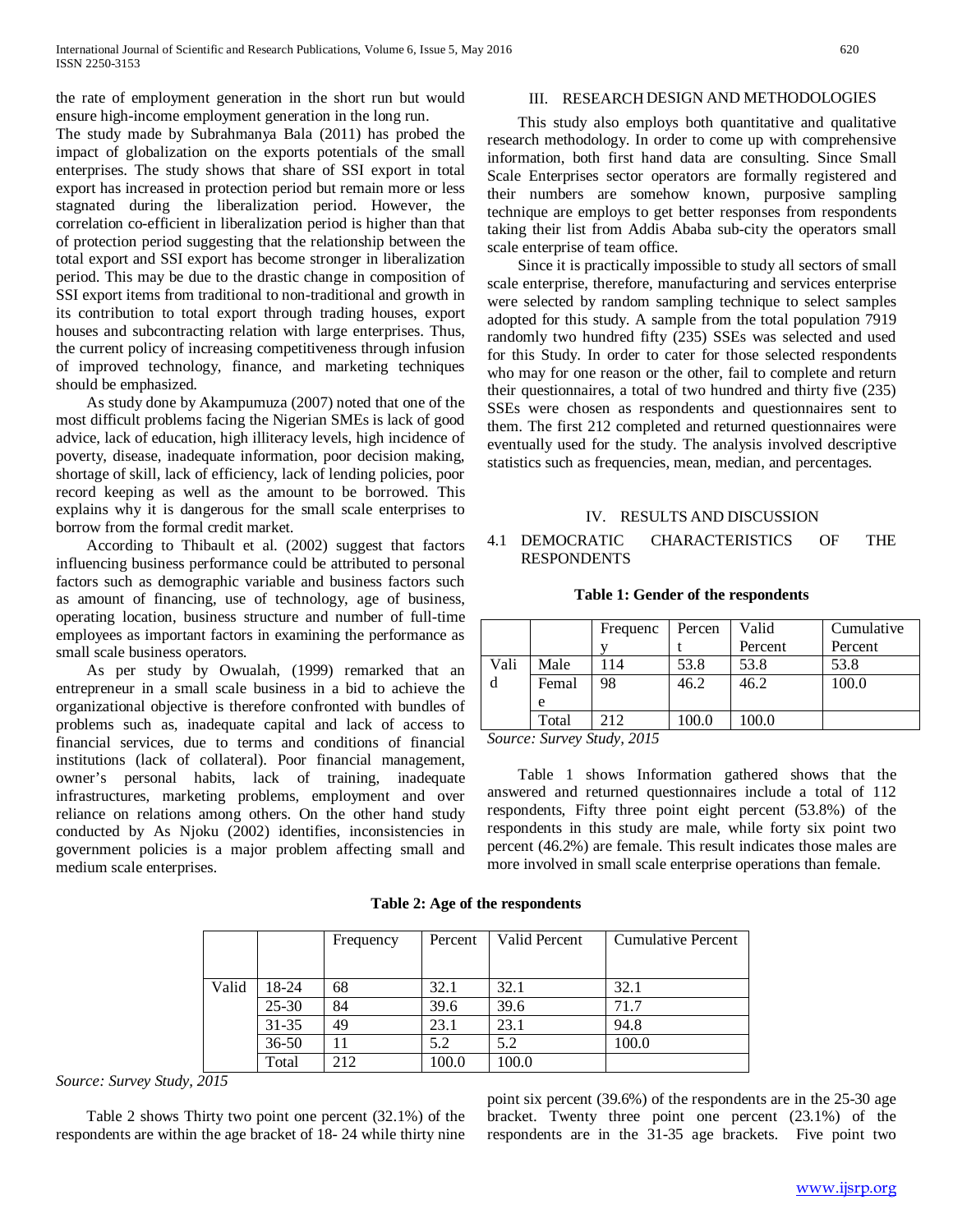percent's (5.2%) of the respondent are above 35 age bracket. The information suggest that most of the people investing in small businesses are middle aged and young people who are trying to invest in business in order to become their own boss.

|       |          | Frequency | Percent | Valid Percent | Cumulative<br>Percent |
|-------|----------|-----------|---------|---------------|-----------------------|
| Valid | Married  | .19       | 56.1    | 56.1          | 56.1                  |
|       | Single   | 86        | 40.6    | 40.6          | 96.7                  |
|       | Divorced |           | 3.3     | 3.3           | 100.0                 |
|       | Total    | 212       | 100.0   | 100.0         |                       |

## **Table 3: Marital status of respondents**

*Source: Survey Study, 2015*

 The marital status of the operators table 3 shows that 56.1% of the respondents are married and 40.6%, and 3.3%, of them are single and divorced, respectively. Therefore, Married households are mostly engaged in the operators of small scale business than others. This could be due to the fact that married people have pressure and responsibility to earn income than unmarried ones.

|       |                | Frequency | Percent | Valid Percent | <b>Cumulative Percent</b> |
|-------|----------------|-----------|---------|---------------|---------------------------|
| Valid | Primary        | 41        | 19.3    | 19.3          | 19.3                      |
|       | Diploma holder | 68        | 32.1    | 32.1          | 51.4                      |
|       | Secondary      | 80        | 37.7    | 37.7          | 89.2                      |
|       | Degree holder  | 23        | 10.8    | 10.8          | 100.0                     |
|       | Total          | 212       | 100.0   | 100.0         |                           |

#### **Table 4: Level of Education**

*Source: Survey Study, 2015*

 Table 4 shows that Thirty two point one percent (32.1%) of the respondents have diplomas, nineteen point three percent (19.3%) of the respondents are primary 10.8% degrees and thirty seven point seven percent (37.7%) of the respondents are secondary. The result indicates the operators of small scale

business enterprises in the study area are most well educated. The majority of the respondents have secondary, diplomas and university degrees. Education increases the likelihood of identifying good business opportunities and the chance of the success of the business.

|       |                     | Frequency | Percent | Valid Percent | Cumulative Percent |
|-------|---------------------|-----------|---------|---------------|--------------------|
| Valid | Sole Proprietorship | 110       | 51.9    | 51.9          | 51.9               |
|       | partnership         | 80        | 37.7    | 37.7          | 89.6               |
|       | family owned        | 14        | 6.6     | 6.6           | 96.2               |
|       | others              |           | 3.8     | 3.8           | 100.0              |
|       | Total               | 212       | 100.0   | 100.0         |                    |

#### **Table 5: Nature of the business respondent's**

*Source: Survey Study, 2015*

 Table 5 shows that 51.9 % of the total respondents engage themselves in sole proprietorship, and 37.7% are in partnerships. These two types accounted for almost 89.6% of the 212participants. The data further indicates that 6.6% of the

respondents engage in family owned businesses, while the remaining 3.8% engaged in other businesses than the one's listed. From the study it can be concluded that sole proprietorship dominated in the operator of small scale enterprise in Ethiopia.

## 4.2 CHALLENGE (PROBLEM) OF SMALL SCALE ENTERPRISE (SSE)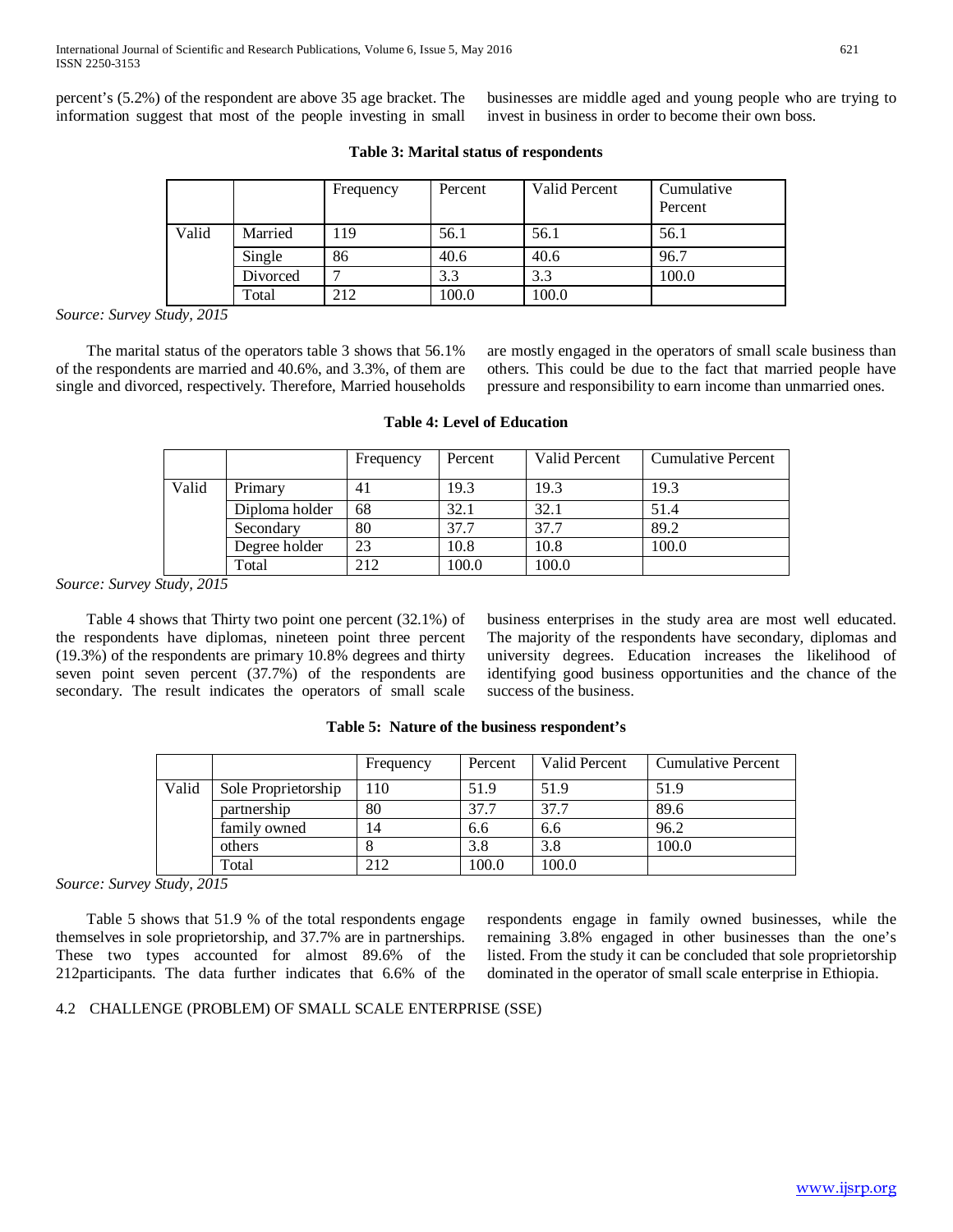| <b>Descriptive Statistics</b>                                        |                      |               |           |              |          |          |               |                  |                 |                                   |                 |                    |              |
|----------------------------------------------------------------------|----------------------|---------------|-----------|--------------|----------|----------|---------------|------------------|-----------------|-----------------------------------|-----------------|--------------------|--------------|
| Items                                                                | Obs<br>ervat<br>ions | <b>Strong</b> | Agree(SA) | Agree<br>(A) |          | $d$ (UN) | Undecide      | Disagree<br>(DA) |                 | Strongl<br>y<br>Disagre<br>e(SDA) |                 | Mea<br>$\mathbf n$ | Std.<br>Devi |
|                                                                      |                      | Fr            | $\%$      | Fr           | $\%$     | Fr       | $\frac{0}{0}$ | Fr               | %               | Fr                                | $\frac{0}{0}$   |                    |              |
| infrastructure<br>Poor<br>(electricity,<br>road,<br>$etc.$ )         | 212                  | 92            | 43.4      | 108          | 50.<br>9 | 11       | 5.2           | 1                | $\Omega$ .<br>5 | $\Omega$                          | $\theta$        | 1.62<br>74         | 0.60<br>6    |
| Insufficient<br>and<br>interrupted<br>water<br>supply                | 212                  | 70            | 33        | 115          | 54.<br>2 | 23       | 10.<br>8      | $\overline{4}$   | 1.<br>9         | $\Omega$                          | $\theta$        | 1.82<br>6          | 0.69<br>4    |
| business<br>Lack<br>- of<br>development<br>services                  | 212                  | 75            | 35.4      | 103          | 48.<br>6 | 32       | 15.<br>1      | 1                | 0.<br>5         | 1                                 | $\theta$ .<br>5 | 1.79               | 0.69<br>8    |
| Lack of sufficient<br>quick<br>and<br>transportation<br>service      | 212                  | 73            | 34.4      | 115          | 54.<br>2 | 19       | $\mathbf Q$   | 5                | 2.<br>4         | $\Omega$                          | $\Omega$        | 1.81               | 0.75<br>5    |
| Lack of appropriate<br>$\rm{dry}$<br>waste<br>and<br>sewerage system | 212                  | 70            | 33        | 102          | 48.<br>1 | 30       | 14.<br>2      | 9                | 4.<br>2         | 1                                 | $\theta$ .<br>5 | 1.91               | 0.82<br>4    |

# **Table 6: Infra-structure related factors**

*Source: Survey Study, 2015*

 The result presented in table 6 shows that Poor infrastructure (electricity, road, etc.) is the main problem followed by Lack of business development services that hinder the operators of small scale business in Ethiopia. The mean scores of are Poor infrastructure and Lack of business development services 1.6274, and 1.79 with standard deviations of 0.606 and0.698.The mean scores Lack of sufficient and quick transportation service, Insufficient and interrupted water supply and Lack of appropriate dry waste and sewerage system are 1.81, 1.826 and 1.91 with standard deviations of 0.7554, 0.694 and 0.824.

| It<br>items                | N              | SА |               | A   |      | N <sub>e</sub> |                | DA                       |         | <b>SDA</b>     |               |     |      |
|----------------------------|----------------|----|---------------|-----|------|----------------|----------------|--------------------------|---------|----------------|---------------|-----|------|
|                            |                | Fr | $\frac{0}{0}$ | Fr  | $\%$ | Fr             | $\%$           | $\mathbf{F}$             | $\%$    | $\mathbf{F}$   | $\frac{0}{0}$ | me  | Std. |
|                            |                |    |               |     |      |                |                | r                        |         | r              |               | an  | Dev  |
| of<br>working<br>Lack      | 21             | 72 | 34            | 109 | 51.4 | 24             | 11.            | $\tau$                   | 3.      | $\Omega$       | $\Omega$      | 1.8 | .749 |
| premises                   | 2              |    |               |     |      |                | 3              |                          | 3       |                |               | 3   |      |
| Lack of raw materials      | 21             | 75 | 35.           | 110 | 51.9 | 24             | 11.            | 3                        | 1.      | $\Omega$       | $\Omega$      | 1.7 | .693 |
|                            | 2              |    | 4             |     |      |                | 3              |                          | 5       |                |               | 8   |      |
| Lack of Information        | 21             | 69 | 32.           | 113 | 53.3 | 22             | 10.            | 8                        | 3.      | $\Omega$       | $\Omega$      | 1.8 | .749 |
|                            | 2              |    | 5             |     |      |                | $\overline{4}$ |                          | 8       |                |               | 5   |      |
| price<br>of<br>High<br>raw | 21             | 87 | 41            | 111 | 52.4 | 11             | 5.2            | 3                        | 1.      | $\Omega$       | $\Omega$      | 1.6 | .641 |
| materials                  | $\mathfrak{D}$ |    |               |     |      |                |                |                          | 4       |                |               | 7   |      |
| from<br>Pressure           |                |    |               |     |      |                |                |                          |         |                |               | 1.8 | .710 |
| government regulation      | 21             | 66 | 31.           | 115 | 54.2 | 28             | 13.            | $\overline{2}$           | $\cdot$ | 1              | .5            | 5   |      |
|                            | $\overline{2}$ |    | 1             |     |      |                | $\mathfrak{D}$ |                          |         |                |               |     |      |
| Inadequate skills          | 21             | 75 | 35.           | 111 | 52.4 | 21             | 9.9            | 5                        | 2.      | $\Omega$       | $\Omega$      | 1.7 | .712 |
|                            | 2              |    | 4             |     |      |                |                |                          | 4       |                |               | 9   |      |
| Shortage of market         | 21             | 77 | 36            | 115 | 54.2 | 16             | 7.5            | $\overline{4}$           | 1.      | $\Omega$       | $\Omega$      | 1.7 | .674 |
|                            | $\overline{2}$ |    |               |     |      |                |                |                          | 9       |                |               | 5   |      |
| sufficient<br>of<br>Lack   | 21             | 72 | 34            | 115 | 54.2 | 21             | 9.9            | $\overline{2}$           | $\cdot$ | $\overline{2}$ | .9            | 1.8 | .725 |
| capital                    | 2              |    |               |     |      |                |                |                          |         |                |               | 1   |      |
| Lack of credit facilities  | 21             | 86 | 40.           | 110 | 51.9 | 16             | 7.5            | $\overline{\phantom{a}}$ |         |                | ۰             | 1.6 | .611 |
|                            | 2              |    | 6             |     |      |                |                |                          |         |                |               | 6   |      |

# **Table 7: Startup capital related factors**

*Source: Survey Study, 2015*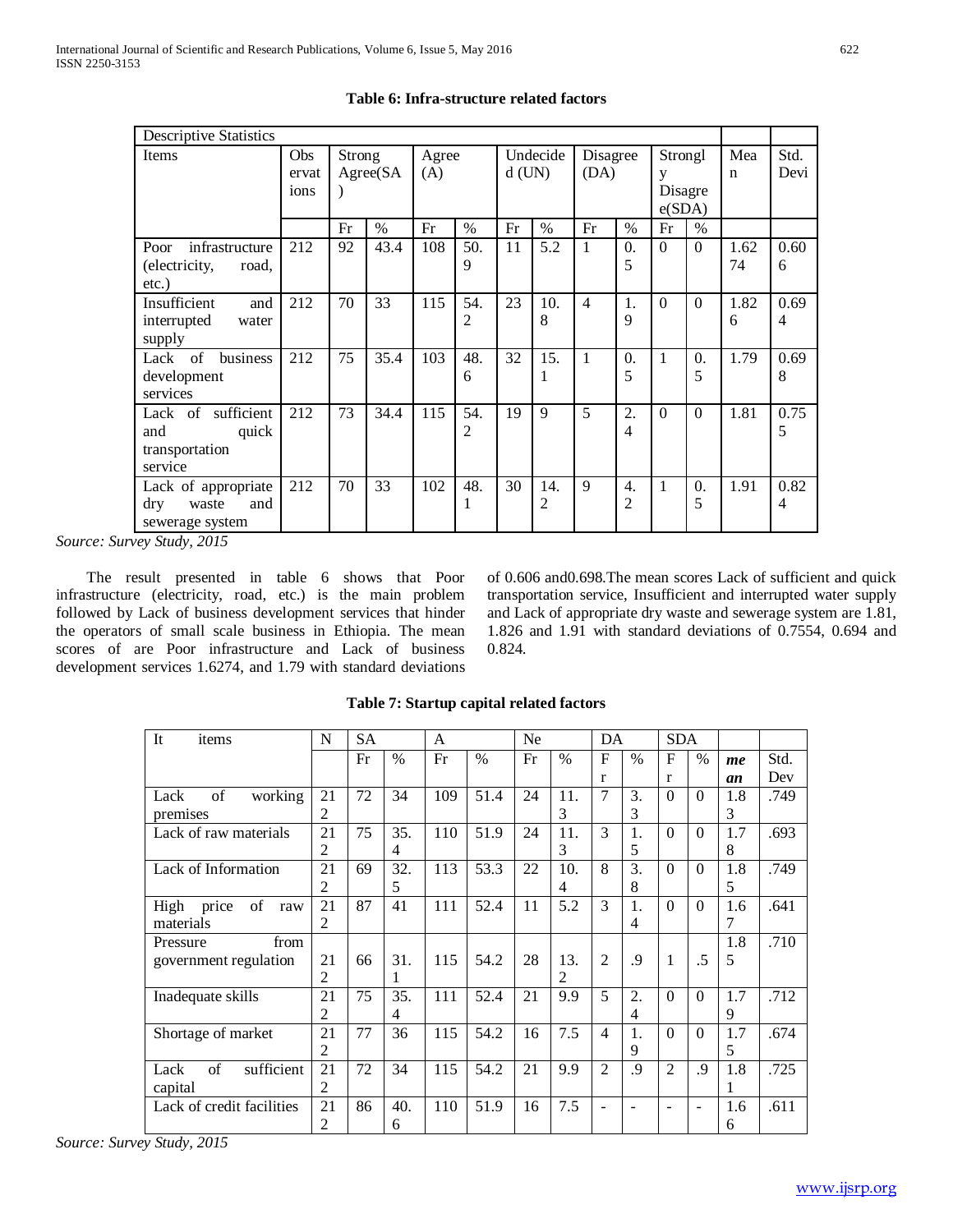The result presented in table 7 shows that is high price of raw materials and Lack of credit facilities the main problem followed by shortage of market that hinders the operators of small scale business. The mean scores of are 1.6698, 1.6698 and 1.7500 with standard deviations of .64, .61 and .67 for small scale business some listed in Addis Ababa city respectively. On the other hand, Lack of raw materials, inadequate skills and Lack of sufficient capital are the main challenges that hinder the operators of small scale business and the mean scores 1.7877,

1.7925 and 1.8066 with the standard deviations of .69340, .71168 and .72554 for small scale business some listed in Addis Ababa city respectively and etc.41% of respondents ranked High price of raw materials and 40.6% of respondents ranked Lack of credit facilities as the worst factor that is critically limiting the operational efficiency of the operators of small scale business in Ethiopia. However, both Shortage of market, Lack of raw materials and inadequate skills were ranked as third, fourth and fifth to all factors limiting the operational efficiency of SSEs.

| <b>Descriptive Statistics</b> |     |           |                |    |      |    |      |                |               |                |                |                |              |
|-------------------------------|-----|-----------|----------------|----|------|----|------|----------------|---------------|----------------|----------------|----------------|--------------|
| Items                         | N   | <b>SA</b> |                | A  |      | Ne |      | DA             |               | <b>SDA</b>     |                |                |              |
|                               |     | Fr        | $\frac{0}{0}$  | Fr | $\%$ | Fr | $\%$ | Fr             | $\frac{0}{0}$ | Fr             | $\%$           | me             | St.de        |
|                               |     |           |                |    |      |    |      |                |               |                |                | an             | $\mathbf{V}$ |
| Lack of clear division        | 212 | 86        | 40.            | 10 | 49.  | 18 | 8.5  | 1              | $\cdot$       | 2              | $\cdot$        | 1.7            | .718         |
| of<br>duties<br>and           |     |           | 5              | 5  | 5    |    |      |                |               |                |                | $\overline{2}$ | 8            |
| responsibility<br>among       |     |           |                |    |      |    |      |                |               |                |                |                |              |
| employees                     |     |           |                |    |      |    |      |                |               |                |                |                |              |
| Poor organization and         | 212 | 100       | 47.            | 90 | 42.  | 12 | 5.7  | 5              | 2.            | 5              | 2.             | 1.7            | .866         |
| ineffective                   |     |           | $\overline{2}$ |    | 5    |    |      |                | 4             |                | $\overline{4}$ |                |              |
| communication                 |     |           |                |    |      |    |      |                |               |                |                |                |              |
| of<br>selection<br>Poor       | 212 | 82        | 38.            | 98 | 46.  | 25 | 11.  | $\overline{4}$ | 1.            | $\mathcal{E}$  | 1.             | 1.8            | .821         |
| associates in business        |     |           | 2              |    | 2    |    | 8    |                | 9             |                | 4              | 1              |              |
| Lack of well trained          |     |           |                |    |      |    |      |                |               |                |                |                |              |
| experienced<br>and            | 212 | 84        | 39.            | 10 | 49.  | 13 | 6.1  | 6              | 2.            | $\overline{4}$ | 1.             | 1.7            | .833         |
| employees                     |     |           | 6              | 5  | 5    |    |      |                | 8             |                | 9              | 8              |              |
| Lack of low cost and          |     |           |                |    |      |    |      |                |               |                |                |                |              |
| accessible<br>training        | 212 | 87        | 41             | 10 | 48.  | 14 | 6.6  | 6              | 2.            | $\overline{2}$ | .9             | 1.7            | .781         |
| facilities                    |     |           |                | 3  | 6    |    |      |                | 8             |                |                | 7              |              |
| of<br>Lack<br>strategic       | 212 | 99        | 46.            | 87 | 38.  | 18 | 8.5  | 6              | 2.            | $\overline{7}$ | 3.             | 1.7            | .958         |
| business planning             |     |           | 7              |    | 7    |    |      |                | 8             |                | 3              | 7              |              |
|                               |     |           |                |    |      |    |      |                |               |                |                |                |              |

## **Table 8: Management skills related factors**

#### *Source: Survey Study, 2015*

As shown in table 8 above, Poor organization and ineffective communication, Lack of clear division of duties and responsibility among employees and Lack of low cost and accessible training facilities in business is the main problems that hinder the operators of small scale business. It shows a mean score of 1.7, 1.72 and 1.77 with a standard deviation of .866, .718 and .781 for engaged in small business operators. Therefore, the average score of the respondents with regard to Poor

organization and ineffective communication associates indicates the highest hinder the operators of small scale enterprise. On the other hand, Lack of strategic business planning, poor selection of associates in business and Lack of well trained and experienced employees are also the challenges of the operators of small scale enterprise and a mean score of 1.77, 1.78 and1.78 with standard deviation .958, .821 and .833 respectively.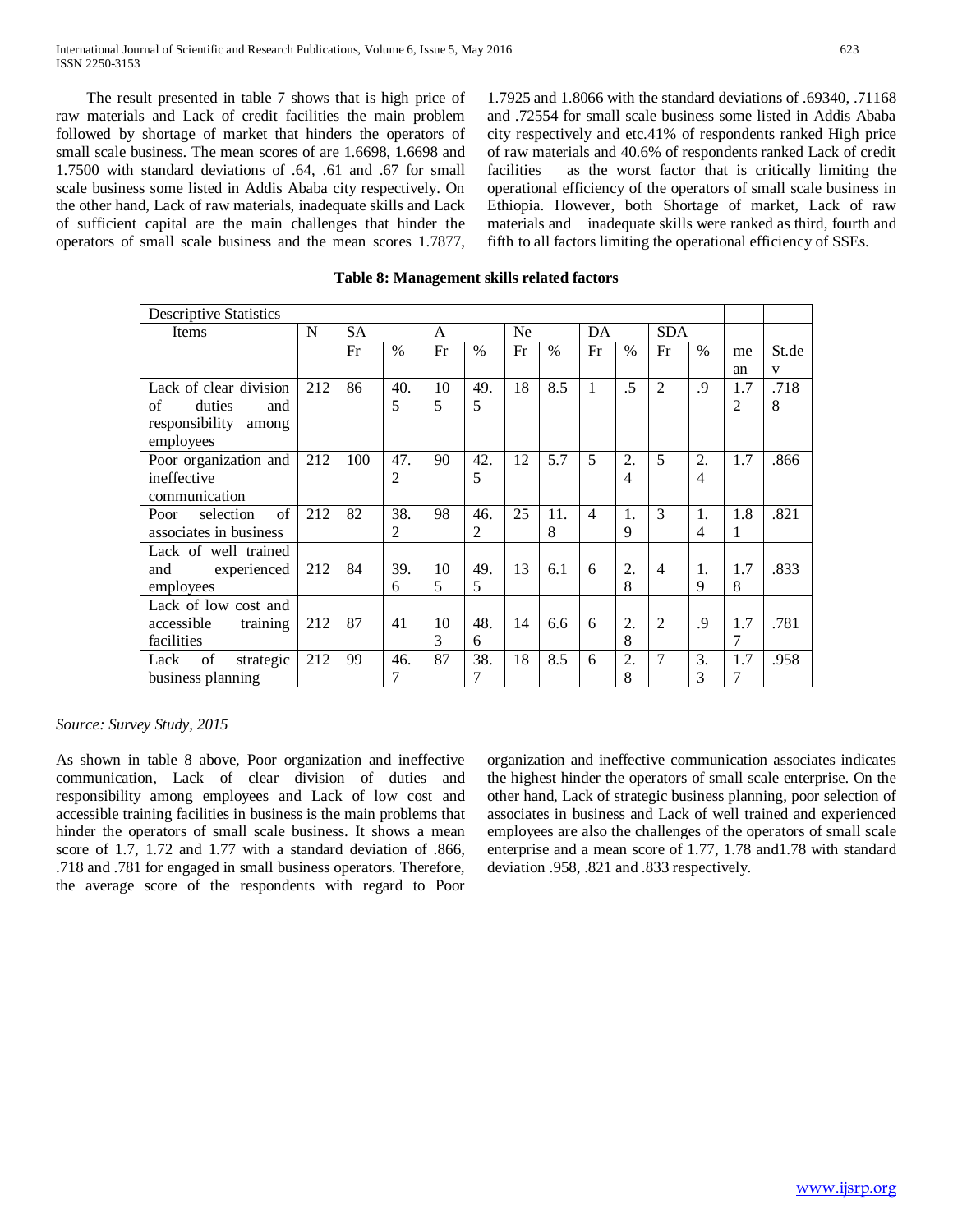| <b>Descriptive Statistics</b>                                                                                             |     |           |              |         |           |    |          |                |            |                |          |                |        |
|---------------------------------------------------------------------------------------------------------------------------|-----|-----------|--------------|---------|-----------|----|----------|----------------|------------|----------------|----------|----------------|--------|
| Items                                                                                                                     | N   | <b>SA</b> | $\mathsf{A}$ |         | <b>Ne</b> |    | DA       |                | <b>SDA</b> |                |          |                |        |
|                                                                                                                           |     | Fr        | $\%$         | Fr      | %         | Fr | $\%$     | Fr             | $\%$       | Fr             | $\%$     | mea            | St.dev |
| of<br>accessible<br>Lack<br>information<br><sub>on</sub><br>government regulations<br>that are relevant to my<br>business | 212 | 121       | 57.          | 57      | 26.<br>9  | 20 | 9.4      | 6              | 2.<br>8    | 8              | 3.8      | n<br>1.69<br>3 | 1.014  |
| Political intervention                                                                                                    | 212 | 79        | 37.<br>3     | 10<br>8 | 50.<br>9  | 21 | 9.9      | $\overline{2}$ | .9         | $\overline{2}$ | .9       | 1.77<br>4      | .739   |
| The tax levied<br>on<br>my<br>business<br>is<br>not<br>reasonable                                                         | 212 | 91        | 42.<br>9     | 97      | 45.<br>8  | 22 | 10.<br>4 | $\overline{2}$ | .9         | $\Omega$       | $\Omega$ | 1.69<br>3      | .692   |
| of<br>Lack<br>government<br>support                                                                                       | 212 | 100       | 47.<br>2     | 93      | 43.<br>9  | 13 | 6.1      | 5              | 2.<br>9    | 1              | $\cdot$  | 1.65           | .742   |
| Bureaucracy in company<br>registration and licensing                                                                      | 212 | 129       | 60.<br>8     | 66      | 31.       | 14 | 6.6      | 2              | .9         | 1              | .5       | 1.49           | .7054  |

# **Table 9: Political related factors**

*Source: Survey Study, 2015*

 As shown in 9 above, the bureaucracy in company registration and licensing the main challenge of small scale business and has a mean score of 1.491with a standard deviation 0.7054. Also the table shows lack of government support mean value1.651 with standard deviation 0 .742 of challenge the operators small scale business. This reason is government has not done enough to create the best conducive environment for the striving of SSEs, the problem of infrastructures ranges from shortage of water supply, inadequate transport systems, lack of electricity to improper solid waste management.

 On the other hand the tax levied on my business is not reasonable and lack of accessible information on government regulations are mean scores1.693 and1.693 with standard deviation .692 and .739 while Political interventions has mean scores 1.774 with standard deviation 1.014 of the operators of small scale enterprise in Ethiopia.

# 4.3 EXTENT TO WHICH GOVERNMENT POLICIES AFFECT BUSINESS GROWTH

|       |          | Frequency | Percent | Valid Percent | Cumulative |
|-------|----------|-----------|---------|---------------|------------|
|       |          |           |         |               | Percent    |
| Valid | high     | 54        | 25.5    | 25.5          | 25.5       |
|       | moderate | 67        | 31.6    | 31.6          | 57.1       |
|       | low      | 55        | 25.9    | 25.9          | 83.0       |
|       | very low | 36        | 17.0    | 17.0          | 100.0      |
|       | Total    | 212       | 100.0   | 100.0         |            |

# **Table 10: Extent to Which Government Policies Affect Business Growth**

*Source: Survey Study, 2015*

 The findings of the study as depicted in Table 10 above shows the response of the respondents on the extent to which government policies affect the business. Based on the study findings 25.5% of the total respondents were of the view that Government policies affect business to a high extent, 31.6% were of the view that it affects business to a moderate level, 25.9% and 17% were of the opinion that it affects the business to low and very low extent respectively. From the above analysis it can be noted that government policies affect business operation to a high extent.

## 4.4 SMALL SCALE ENTERPRISE OPERATORS' RANKING OF OPERATIONAL EFFICIENCY PROBLEMS

## **Table 11: Small and Medium Enterprise Operators' Ranking of Operational Efficiency Problems**

| <b>Descriptive Statistics</b> |        |         |         |      |           |
|-------------------------------|--------|---------|---------|------|-----------|
| Problem area                  | Obser  | Minimu  | Maximu  | Mean | Std.      |
|                               | vation | m       | m       |      | Deviation |
|                               |        | Ranking | ranking |      |           |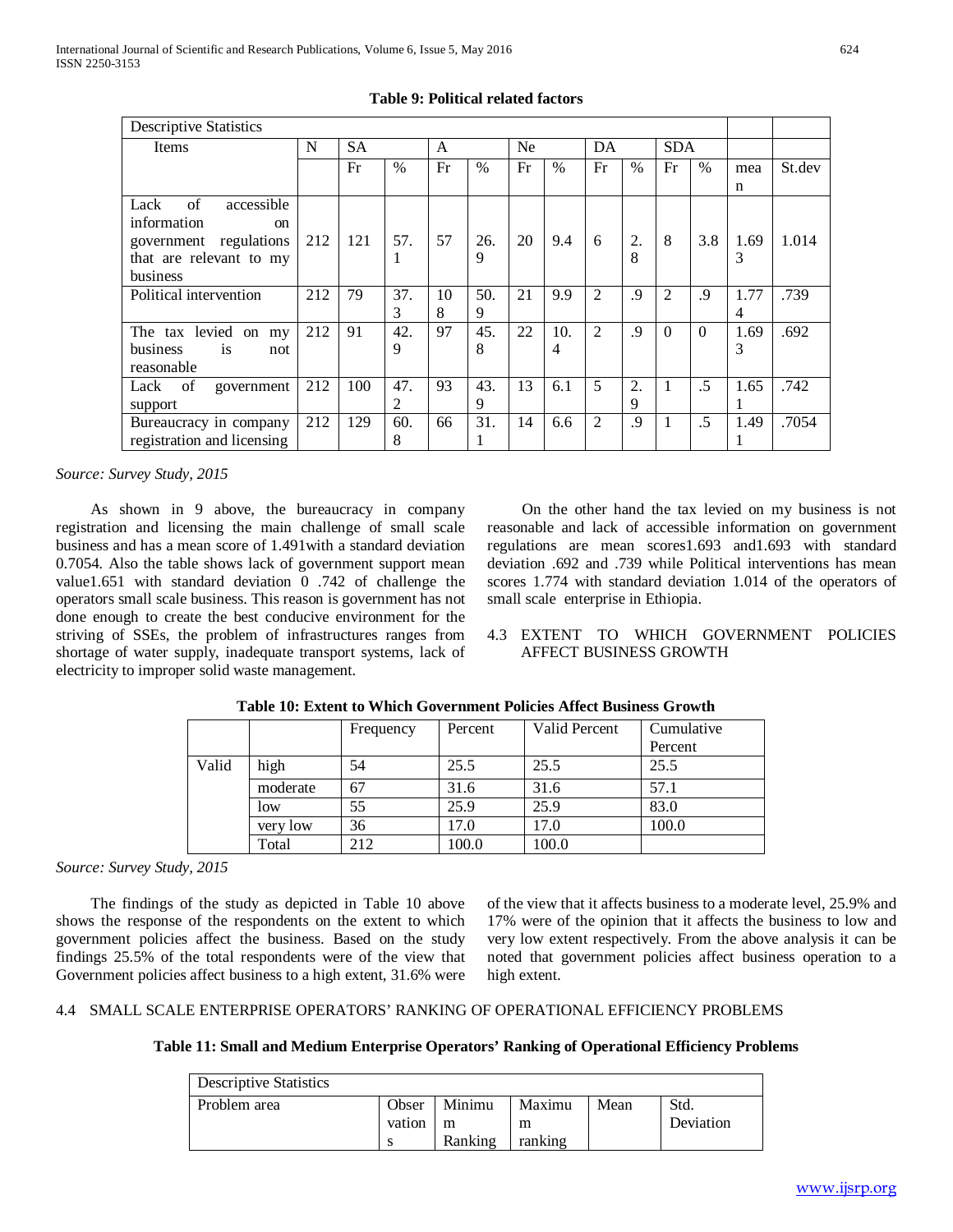| Problem of skilled<br>man   | 212 | 1.00 | 9.00 | 3.3538 | 2.33505 |
|-----------------------------|-----|------|------|--------|---------|
| power                       |     |      |      |        |         |
| credit<br>Inadequate        | 212 | 1.00 | 9.00 | 2.2358 | 1.71169 |
| assistance                  |     |      |      |        |         |
| Policy inconsistency<br>and | 212 | 1.00 | 9.00 | 6.0094 | 2.30801 |
| government bureaucracy      |     |      |      |        |         |
| Multiple tax and levis      | 212 | 1.00 | 9.00 | 5.3160 | 2.13060 |
| Lack of access<br>modern    | 212 | 1.00 | 9.00 | 5.7123 | 2.11006 |
| technology                  |     |      |      |        |         |
| Inadequate managerial skill | 212 | 1.00 | 9.00 | 4.3113 | 2.14349 |
| Infrastructural problems    | 212 | 1.00 | 9.00 | 3.8679 | 2.19683 |
| Marketing factors           | 212 | 1.00 | 9.00 | 6.2217 | 2.08649 |
| Politic-legal factors       | 212 | 1.00 | 9.00 | 7.1981 | 1.93212 |
| Valid N (list wise)         | 212 |      |      |        |         |

*Source: Survey Study, 2015*

 Table 11 represents the most critical distribution of all the findings in this study as it reveals the rankings of all the nine key problem areas, which challenge small scale business in Ethiopia using the mean ranking as the determining factor or variable. The table also shows the distribution of how widely spread the rankings are as well as their variability by way of standard variation. Inadequate credit assistance have the lowest ranking mean of 2.24 with lowest ranking and hence greatest problem of one (1) and highest ranking and hence least problem of nine (9) with one of the smallest standard deviation of 1.9.

 Table 4.3 shows the relative positions of nine major problem areas facing the operators of small scale business in Ethiopian in the following order of their descending intensity:

 Inadequate credit assistance, problem of skilled man power, infrastructural problems, inadequate managerial skill, multiple tax and Levis, lack of access modern technology, policy inconsistency and government bureaucracy, marketing factors and politic-legal factors.

 The above table 4.12 shows the distribution of the means of the rankings of the problem areas of the SSEs by the two hundred twelve respondents. Given that the rankings are in the inverse ratio to the intensity of the problems the table clearly shows that inadequate credit assistance represents the greatest among all the problem areas since it has the lowest mean of 2.24. Next to the inadequate credit assistance, problem of skilled man power and infrastructural problems with mean of 3.35 and 3.87 respectively. These three problem areas stand out in terms of intensity or gravity as the next greatest problem area, inadequate managerial skill has a mean of 4.3, which is close to twice the mean of in adequate credit assistance problems.

 The table also clearly shows the relative positions of the gravities of the other problem areas identified in the study in descending order as follows: multiple tax and Levis, lack of access modern technology, policy inconsistency and government bureaucracy, marketing factors and politic-legal factors with mean ranking 5.32, 5.7, 6.01, 6.2 and 7.1981.

## 4.5 ROLE OF SMALL SCALE ENTERPRISE FOR THE NATIONAL ECONOMY AND POVERTY ALLEVIATION IN ETHIOPIA

Table 12: Role of Small Scale Enterprise for the National Economy and Poverty Alleviation In Ethiopia

| Items                          | N   | <b>SA</b> |      | A  |      | Ne |      | DA |      | <b>SDA</b> |      |      |      |
|--------------------------------|-----|-----------|------|----|------|----|------|----|------|------------|------|------|------|
|                                |     | Fr        | $\%$ | Fr | $\%$ | Fr | $\%$ | Fr | $\%$ | F          | $\%$ | Mea  | St.d |
|                                |     |           |      |    |      |    |      |    |      |            |      | n    | ev   |
| Enterprises<br>are             | 212 | 9         | 42.  | 10 | 49.1 | 13 | 6.   | 5  | 2.4  |            |      | 1.68 | .695 |
| interested in alleviating      |     | 0         |      | 4  |      |    |      |    |      |            |      |      |      |
| poverty from society           |     |           |      |    |      |    |      |    |      |            |      |      |      |
| think<br>D <sub>o</sub><br>you | 212 | 9         | 46.  | 90 | 42.5 | 15 | 7.   | 6  | 2.8  |            | .9   | 1.67 | .801 |
| contribute<br>enterprises      |     | q         |      |    |      |    |      |    |      |            |      |      |      |
| to national economy            |     |           |      |    |      |    |      |    |      |            |      |      |      |

*Source: Survey Study, 2015*

 The above table 12 shows that the majority of the respondents 42.5 % strongly agreed that small business are interested in alleviating poverty from society, 49.1% agreed, 2.4% disagree. This chart illustrates that the majority of the respondents 46.7% strongly agreed that small business contributes to the economic growth of Ethiopia, 42.5% of the respondents agree that small business contributes the economic growth, 2.8% disagree while 0.9% of the respondents strongly